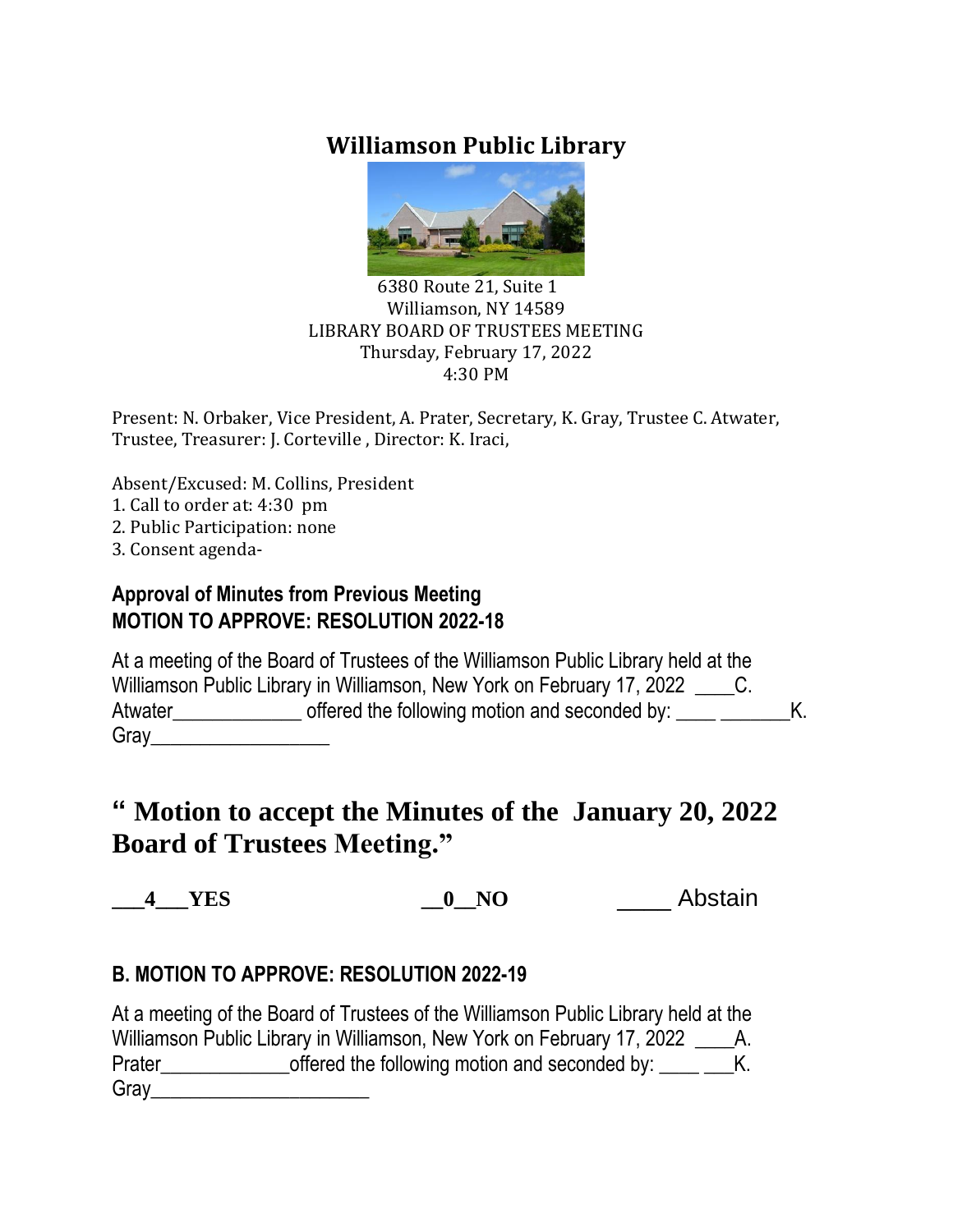**"Audit and Approval of bills, bill payment, payrolls, compensated time off and payroll change and benefits:**

Motion to certify the Board auditing and approval of

- 1) Payment of Bills and Check Signing for 2022 Abstract (3) Prior to Payment Totaling: \$4615.62
- 2) Electronic and Pre-Payment of Payroll, Payroll Processing fees, Employee Benefits and compensated time off for Payrolls 3 and 4 for 2022

Totaling: \$23032.94

5) Transfer of \$25,000 from Chase Operating to the Chase Payroll account for payroll and benefit expenditures for Payrolls #5 and Payroll #6. Transfer of \$5,000 from the Operating Account to the voucher account to cover the warrant of bills on Abstract 3 (2022). Transfer of \$20,000 from the CNB Operating Account to the Chase Operating Account.

- a) Chase Bank and Canandaigua National Bank Statements for January 2022
- b) Payroll Change for Payrolls 3 and 4 (2022).
- c) Journal Change Entry report for January 20, 2022-February 17,2022.
- d) January Collateralization Statement for Canandaigua National Bank and Trust "

|  |  |  | Abstaining |
|--|--|--|------------|
|--|--|--|------------|

#### **3. Reports to the Board**

a. Treasurer's Report

#### **MOTION TO APPROVE: RESOLUTION 2022-20**

|        | At a meeting of the Board of Trustees of the Williamson Public Library held at the |  |
|--------|------------------------------------------------------------------------------------|--|
|        | Williamson Public Library in Williamson, New York on January 20, 2022              |  |
| Prater | offered the following motion and seconded by:<br>C. Atwater                        |  |

**"To approve the January and February 2022 Treasurer's Report."**

**\_\_4\_\_\_\_YES \_\_\_ 0\_\_\_NO** \_\_\_\_ Abstaining

**b. Director's Report**

**MOTION TO APPROVE: RESOLUTION 2022-21**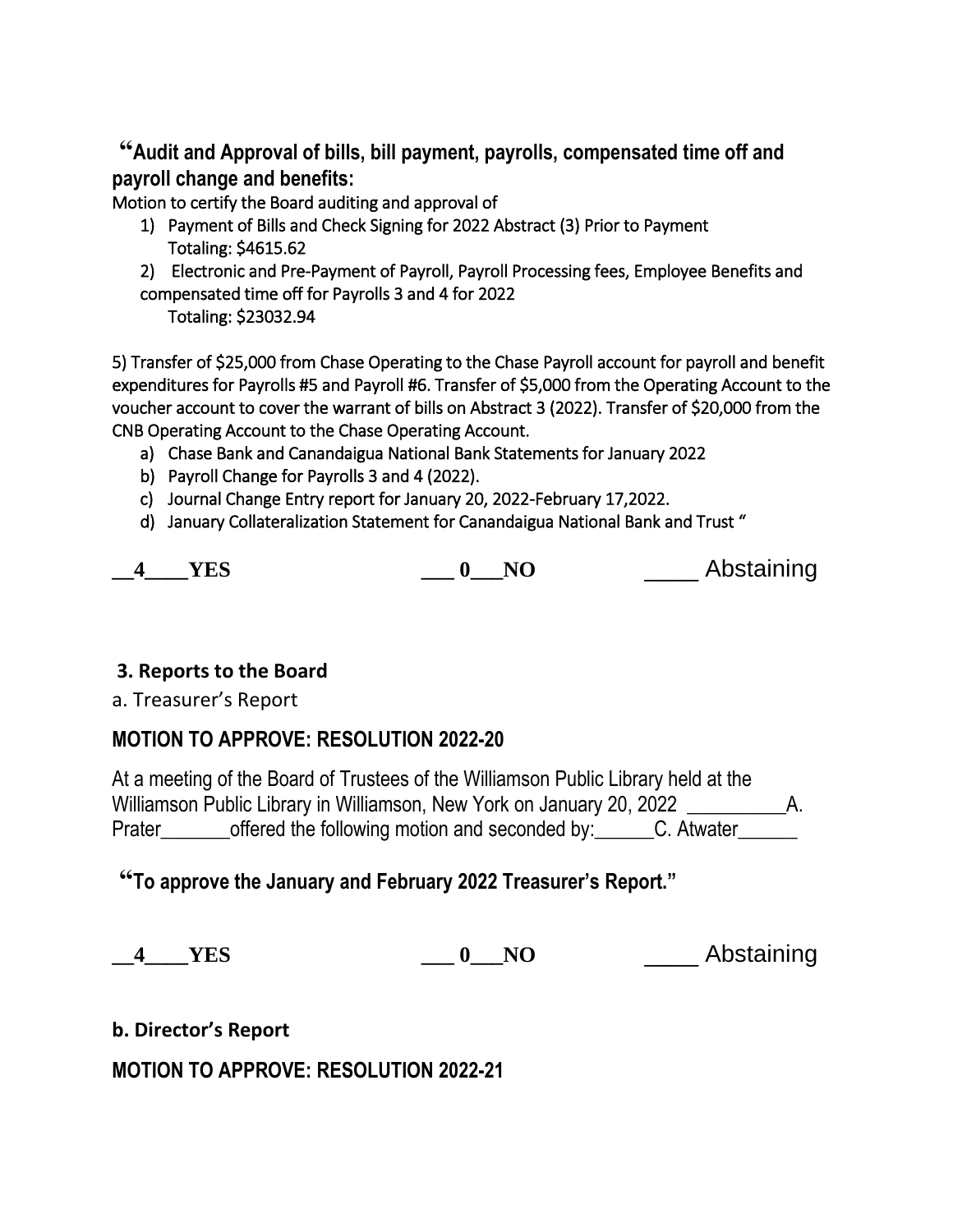At a meeting of the Board of Trustees of the Williamson Public Library held at the Williamson Public Library in Williamson, New York on January 20, 2022 \_\_\_\_\_\_\_\_\_C. Atwater\_\_\_\_\_\_\_\_\_\_\_\_\_offered the following motion and seconded by: \_\_\_\_\_\_\_\_\_\_\_\_K. Gray\_\_\_\_\_\_\_\_\_\_\_\_\_\_\_\_\_\_\_

# **"To approve the February 2022 Director's Report."**

| <b>YES</b> |  | Abstaining |
|------------|--|------------|
|------------|--|------------|

#### **4. Old Business**

**A. Workers Comp**

#### **b. Building**

### **c. Remaining Conflict of Interest Forms MOTION TO APPROVE: RESOLUTION 2022-22**

|         | At a meeting of the Board of Trustees of the Williamson Public Library held at the |           |
|---------|------------------------------------------------------------------------------------|-----------|
|         | Williamson Public Library in Williamson, New York on February 17, 2022             | <b>A.</b> |
| Prater  | offered the following motion and seconded by:                                      |           |
| Orbaker |                                                                                    |           |

**"To approve the remaining key staff and Board Conflict of Interest forms for 2022 to be certified by the Secretary of the Board and entered into the Board Minutes. "**

**Jamie Corteville\_\_\_\_\_\_\_2/17/22\_\_\_\_\_\_\_\_\_\_\_\_\_**

**Caleb Atwater\_\_\_\_\_\_\_1/20/22\_\_\_\_\_\_\_\_\_\_\_\_\_\_\_**

**\_\_4\_\_\_\_YES \_\_\_0 \_\_\_NO** \_\_\_\_ Abstaining

#### **d. Digital Equity Booth**

**5. New Business**

a. 2021 DLD Annual Report

**MOTION TO APPROVE: RESOLUTION 2022-23**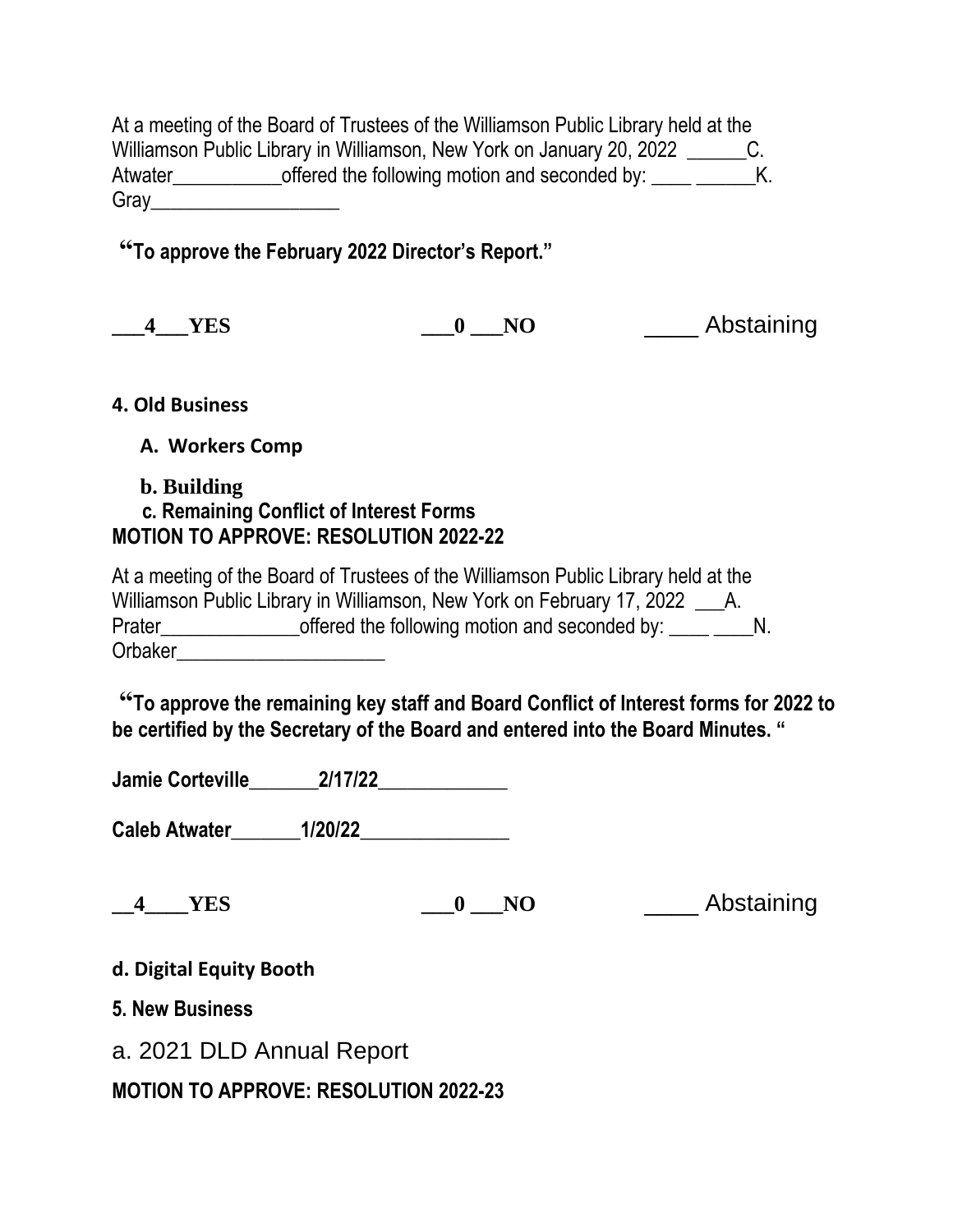At a meeting of the Board of Trustees of the Williamson Public Library held at the Williamson Public Library in Williamson, New York on February 17, 2022 K. Gray\_\_\_\_\_\_\_\_\_\_\_\_\_\_\_\_offered the following motion and seconded by: \_\_\_\_ \_\_\_\_\_\_\_\_\_A. Prater\_\_\_\_\_\_\_\_\_\_\_\_\_\_\_\_\_\_\_\_

### **"To approve the attached NYS Department of Education Department of Library Development 2021 Annual Report."**

**\_\_\_4\_\_\_YES \_\_\_0 \_\_\_NO** \_\_\_\_ Abstaining

# b. 2021 AUD Filing **MOTION TO APPROVE: RESOLUTION 2022-24**

At a meeting of the Board of Trustees of the Williamson Public Library held at the Williamson Public Library in Williamson, New York on February 17, 2022 C. Atwater\_\_\_\_\_\_\_\_\_\_\_\_\_\_offered the following motion and seconded by: \_\_\_\_K. Gray\_\_\_\_\_\_

**"To approve the attached NYS Comptroller AUD 2021 Report Filing for the Williamson Public Library."**

**\_\_\_4\_\_\_YES \_\_\_0 \_\_\_NO** \_\_\_\_ Abstaining

c. COVID 19, Masking Etc.

### **MOTION TO APPROVE: RESOLUTION 2022-25**

|         | At a meeting of the Board of Trustees of the Williamson Public Library held at the |    |
|---------|------------------------------------------------------------------------------------|----|
|         | Williamson Public Library in Williamson, New York on February 17, 2022             | Ü. |
| Atwater | offered the following motion and seconded by:                                      | A. |
| Prater  |                                                                                    |    |

**"To approve rescinding from the Williamson Public Library's Hero Pandemic Response Plan, the Library's Code of Conduct, and the Library's Meeting Room policies the requirement of staff and patrons to wear a mask within the Library due to NYS and the Town of Williamson no longer mandating this requirement as of 2/10/2022. Patrons and Staff do have the option to continuing wearing masks if so**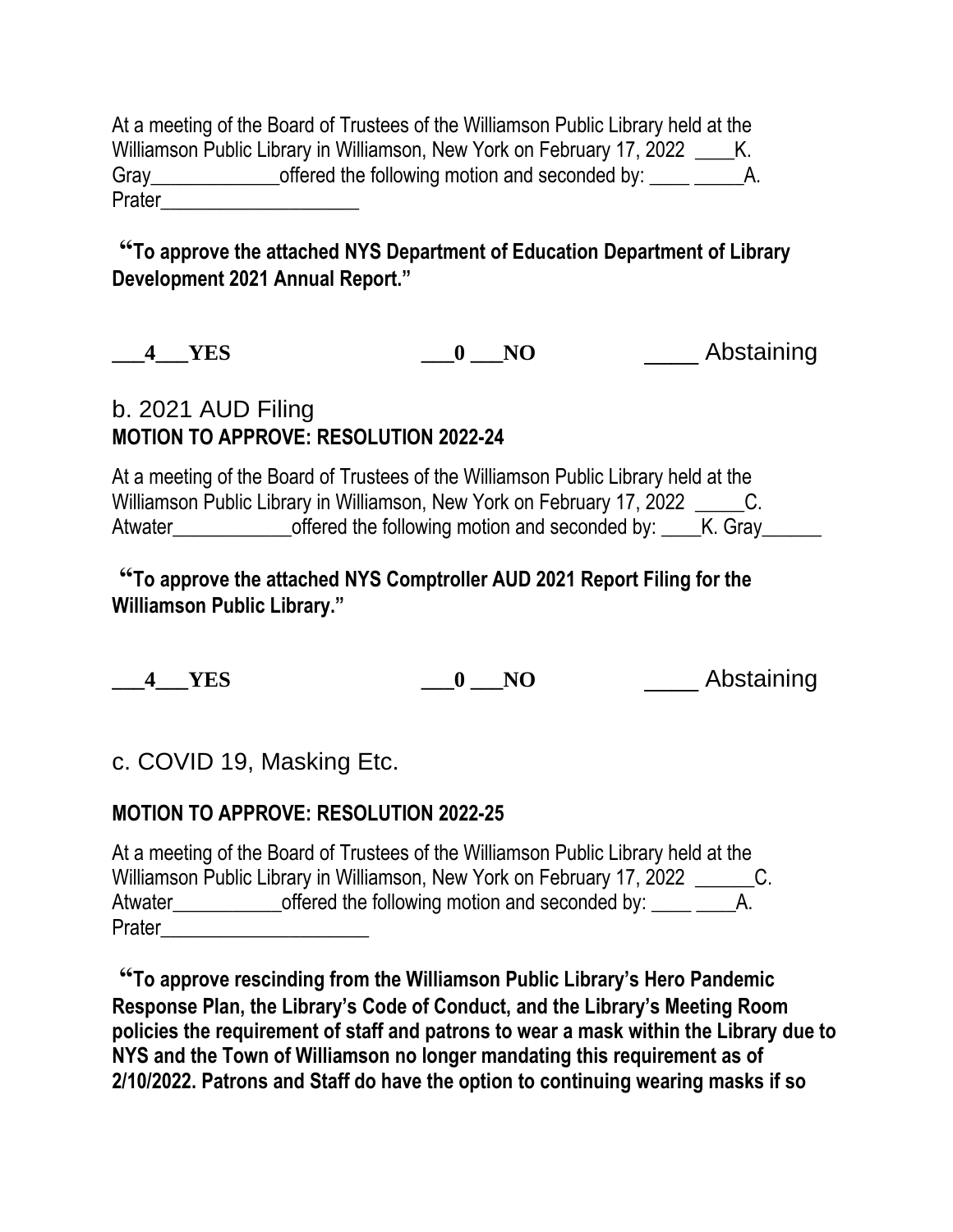**desired."**

**\_\_\_4\_\_\_YES \_\_0 \_\_\_NO** \_\_\_\_ Abstaining

d. Grant

### **MOTION TO APPROVE: RESOLUTION 2022-26**

At a meeting of the Board of Trustees of the Williamson Public Library held at the Williamson Public Library in Williamson, New York on February 17, 2022 K. Gray\_\_\_\_\_\_\_\_\_\_\_\_\_\_\_\_\_\_offered the following motion and seconded by: \_\_\_\_ \_\_\_\_\_C. Atwater

**"To approve accepting the attached acceptance letter for a Friends and Foundation of the Rochester Public Library grant."**

| 4 YES | NO | Abstaining |
|-------|----|------------|
|       |    |            |

### **e. Surplus Study Carrels MOTION TO APPROVE: RESOLUTION 2022-27**

At a meeting of the Board of Trustees of the Williamson Public Library held at the Williamson Public Library in Williamson, New York on February 17, 2022 \_\_\_\_\_\_\_\_ K. Gray\_\_\_\_\_\_\_\_\_\_\_\_offered the following motion and seconded by: \_\_\_\_ \_\_\_\_\_\_C. Atwater

**"To approve listing the attached surplus study carrels to Auctions International for sale."**

**\_\_4\_\_\_\_YES \_\_ 0\_\_\_NO** \_\_\_\_ Abstaining

## f. 2022 Cleaning Services **MOTION TO APPROVE: RESOLUTION 2022-28**

|         | At a meeting of the Board of Trustees of the Williamson Public Library held at the |    |
|---------|------------------------------------------------------------------------------------|----|
|         | Williamson Public Library in Williamson, New York on February 17, 2022 C.          |    |
| Atwater | offered the following motion and seconded by:                                      | А. |
| Prater  |                                                                                    |    |